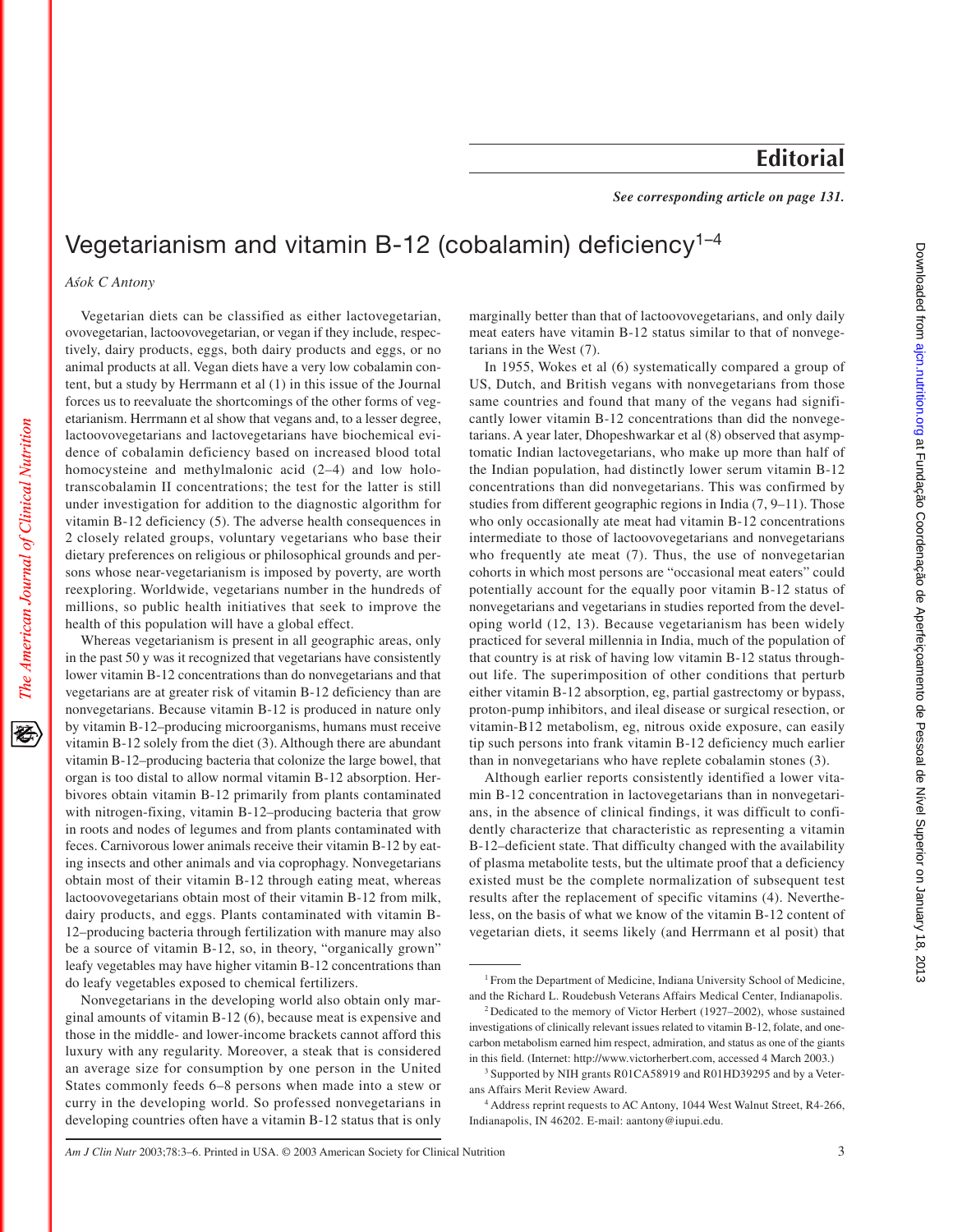asymptomatic subjects who were found to be "normal" in earlier studies using vitamin B-12 concentrations as an indicator of cobalamin status would have been found to be vitamin B-12 deficient had more sophisticated metabolite tests been used.

Pathologic associations between nutritional vitamin B-12 deficiency and disease were sporadically reported from the West (14). Yet in 1975 the general assumption was that lactoovovegetarians in the West generally had no special problems in obtaining adequate vitamin B-12 in their diet (15). Nevertheless, the 1985 report on 138 Hindu vegetarians living in the United Kingdom with clinical evidence of vitamin B-12 deficiency (16) continued to highlight the low cobalamin status of vegetarian diets.

What has been termed a subclinical state of vitamin B-12 deficiency should be revisited in the light of the availability of far more sophisticated questionnaires, instruments, and other methods used to test brain function. Investigators have consistently found abnormalities in electroencephalography, evoked potentials, and P300 event-related potentials (electric signals from the brain that are found during the performance of various cognitive tasks and measured as an electrophysiologic marker of cognitive ability) in one-half or more of those with metabolically defined mild preclinical cobalamin deficiency (17–19). In most cases these abnormalities were reversed with cobalamin therapy, which supported the hypothesis of a causal relation.

The existence of clear-cut biochemical evidence of perturbed vitamin B-12 metabolism in vegetarians and the fact that hyperhomocysteinemia is a risk factor for occlusive vascular diseases (20), some neural tube defects (21), congenital heart defects (22), and dementia and Alzheimer disease (23) should spur even the most skeptical vegetarian to efforts to reverse an easily preventable dietary deficiency of vitamin B-12. Yet, studies on unique groups in the West such as Seventh-Day Adventists that showed the extent of poor cobalamin status (24) also highlighted the difficulty of persuading even highly educated populations that are at risk to routinely take cobalamin supplements (25, 26).

Given the likelihood that low vitamin B-12 status is widespread, it is not surprising that infants born to vitamin B-12–deficient vegetarian mothers would also be at risk of cobalamin deficiency. This is particularly relevant in the developing world, where prolonged breastfeeding over the first 2 y is common practice. A syndrome of nutritional dystrophy and anemia, first described in 1957, was found exclusively among breastfed infants of Indian mothers of extremely low socioeconomic status (27). Although these infants had adequate general nutrition, they also had apathy, megaloblastic anemia, skin hyperpigmentation, involuntary movements, and developmental regression that were rapidly corrected by vitamin B-12. Many of these features would be characteristic of the findings among breastfed, vitamin B-12–deficient infants of mothers in the West who consumed a macrobiotic diet. A 1962 study in South India of 6 breastfed infants who had a similar syndrome and whose mothers were asymptomatic vegetarians found that vitamin B-12 concentrations were low in both the serum and the breast milk of the mothers (28). This vitamin B-12–responsive syndrome has been extensively reported throughout India (29), and similar cases have been described in the West (30). The latter report documented low vitamin B-12 concentrations and biochemical evidence of increased metabolites in both mother and infant, which highlighted "the importance of educating strict vegetarians about the deficiency of vitamin B12 in their diets and the importance of vitamin B12 supplementation" (30). Evidence has accumulated that the fetus is dependent on the mother for cobalamin

(31, 32), and the longer the mother has been a vegetarian, the greater the likelihood that she will have low maternal serum and breast milk cobalamin concentrations that closely correlate with cobalamin insufficiency in the infant (33–35).

A longitudinal cohort study reported the development of vitamin B-12 deficiency in infants who consumed a macrobiotic diet (36). The same investigators showed that 15-mo-old infants in a cohort consuming a macrobiotic diet had markedly impaired cobalamin status and impaired psychomotor functioning (37). Whereas most of the families switched their children to a lactovegetarian, lactoovovegetarian, or even omnivorous diet and did so, on average, after the infant's sixth birthday, one-fifth of these children continued to have impaired cobalamin status (38). Later, this group showed that cognitive functioning continued to be affected in adolescents aged 10–16 y who had been switched to a lactovegetarian or omnivorous diet by their sixth birthday (39). The most important associations were between cobalamin status and performance on tests of fluid intelligence, which involves the use of faculties related to reasoning, abstract thinking, and learning ability (39). Thus, compromised vitamin B-12 status during childhood (< 6 y of age) has potential negative consequences well into adulthood.

Reports on nutritional macrocytic anemia identified vitamin B-12 deficiency as the basis for anemia in  $\leq 50\%$  of Indian children aged 6 mo to 12 y who were studied (40), and one-fifth of anemic children aged 3 mo to 3 y in an urban Indian slum had vitamin B-12 deficiency as shown by serum concentrations (41). It is likely that metabolite testing would have identified many more asymptomatic vitamin B-12–deficient children, because only anemic children were studied, and there is probably widespread low vitamin B-12 status among children in India. Parallel results came from a study of Guatemalan schoolchildren (42). In an earlier study in Guatemala, vitamin B-12 deficiency was highly prevalent in lactating women and was associated with deficiency of the vitamin in their infants (43). Guatemalan children continue to have low vitamin B-12 status through either dietary insufficiency alone or a combination of that status and as yet uncharacterized gastrointestinal malabsorption (42). The risk of poor cognitive and neuromotor performance is real among these children with low vitamin B-12 status (44), in whom reasoning, short-term memory, and perception were worse than they were in the group with adequate vitamin B-12 (45). This study is instructive because Guatemalan children can be seen as representatives of the status of poverty-imposed nearvegetarianism that is prevalent throughout the developing world. Collectively, the adverse consequences of vitamin B-12 deficiency in children fed vegetarian diets and in those with poverty-imposed near-vegetarianism have significant implications for millions of children worldwide.

Recent studies that have begun to revisit issues related to the bioavailability of vitamin B-12 in dairy products and fortified grain are encouraging (46). Whereas intake from vitamin B-12 supplements and fortified cereals appears to be protective against low vitamin B-12 status (47), we still lack prospective trials to define the optimum diet for various at-risk populations. Nagging questions persist. How can the conversion of vitamin B-12 to inactive analogues as a result of multivitamin-mineral chemical interactions (48, 49) or interaction with foods and other nutrients be avoided? Does the cooking of certain "ethnic-specific" foods containing vitamin B-12 lead to conversion to vitamin B-12 analogues? What is the influence of large-scale processing on the

袳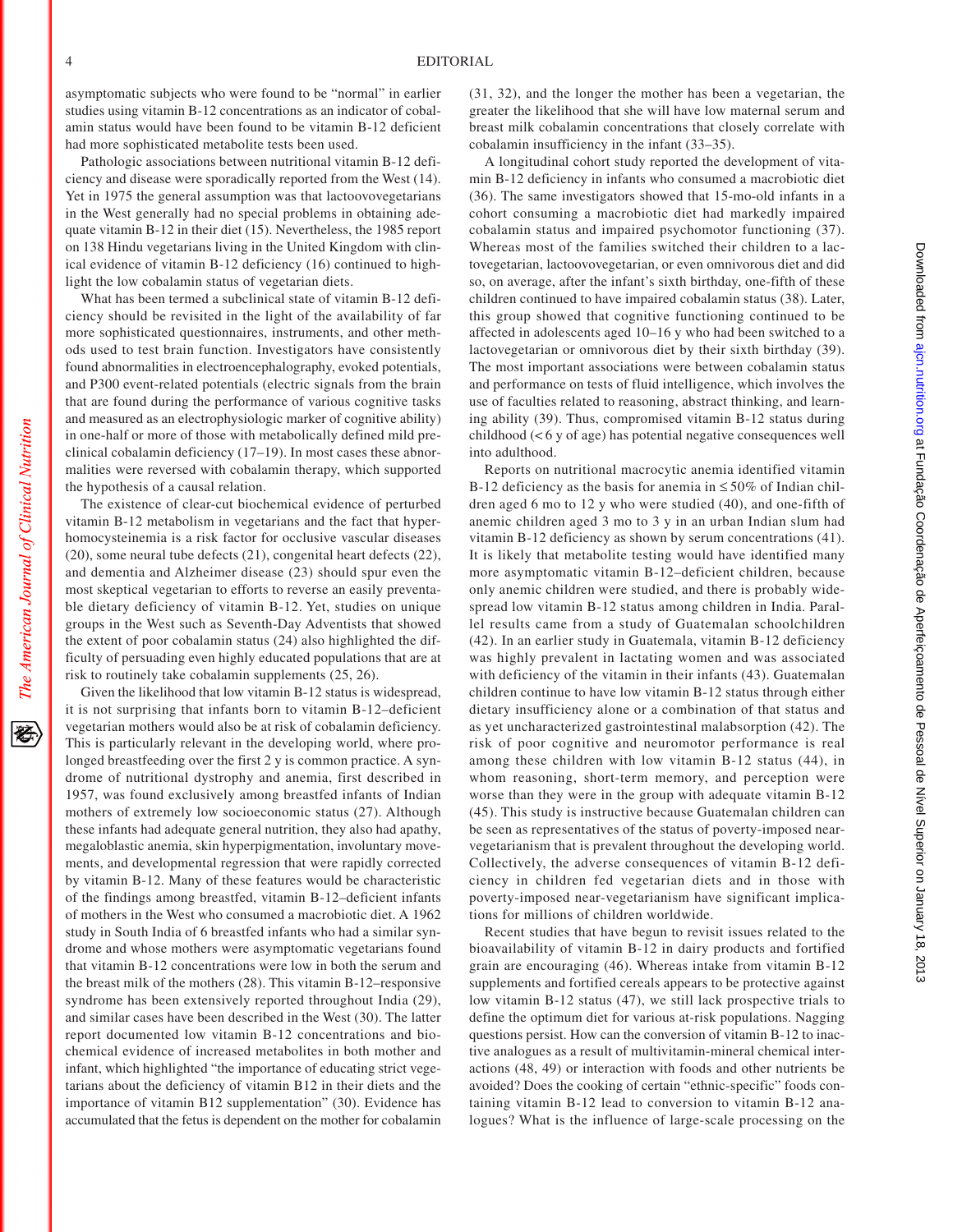shelf life and subsequent bioavailability of foods fortified with vitamin B-12?

Clearly, recommendations for supplementation of vitamin B-12 are not that easily implemented, as witnessed by the continued documentation of probable vitamin B-12 deficiency among vegetarians described in this issue of the Journal. Nevertheless, the data are compelling, and they indicate that vegetarians should routinely take cobalamin or vitamin B-12 supplements, which in their generic form are relatively inexpensive. In developing countries, other formidable problems were incurred in attempts to implement a program of supplementation of other vitamins (50). Yet the lack of a comprehensive initiative to protect vegetarians from vitamin B-12 deficiency can lead to a whole generation of cobalamin-deficient children (and adults) who are incapable of making good decisions because of the additional burden of neurologic deficits induced by cobalamin deficiency. The international nutrition community must take up the challenge posed by this body of evidence and enact practical steps to ensure parity in 宰 the vitamin B-12 status of vegetarians and omnivores.

## **REFERENCES**

- 1. Herrmann W, Schorr H, Obeid R, Geisel J. Vitamin B-12 status, particularly holotranscobalamin II and methylmalonic acid concentrations, and hyperhomocysteinemia in vegetarians. Am J Clin Nutr 2003;78:131–6.
- 2. Stabler SP, Allen RH, Savage DG, Lindenbaum J. Clinical spectrum and diagnosis of cobalamin deficiency. Blood 1990;76:871–81.
- 3. Antony AC. Megaloblastic anemias. In: Hoffman R, Benz EJ Jr, Shattil SJ, et al, eds. Hematology. Basic principles and practice. 3rd ed. New York: Churchill-Livingstone, 2000:446–85.
- 4. Antony AC. Prevalence of cobalamin (vitamin B-12) and folate deficiency in India—audi alteram partem. Am J Clin Nutr 2001;74:157–9 (editorial).
- 5. Carmel R. Measuring and interpreting holo-transcobalamin (holotranscobalamin II). Clin Chem 2002;48:407–9 (editorial).
- 6. Wokes F, Badenoch J, Sinclair HM. Human dietary deficiency of vitamin B12. Am J Clin Nutr 1955;3:375–82.
- 7. Mehta BM, Rege DV, Satoskar RS. Serum vitamin B12 and folic acid activity in lactovegetarian and nonvegetarian healthy adult Indians. Am J Clin Nutr 1964;15:77–84.
- 8. Dhopeshwarkar GA, Trivedi JC, Kulkarni BS, Satoskar RS, Lewis RA. The effect of vegetarianism and antibiotics upon proteins and vitamin B12 in the blood. Br J Nutr 1956;10:105–10.
- Banerjee DK, Chatterjea JB. Serum vitamin B12 in vegetarians. Br Med J 1960;2:992–4.
- 10. Jathar VS, Patrawalla SP, Doongaji DR, Rege DV, Satoskar RS. Serum vitamin B 12 levels in Indian psychiatric patients. Br J Psychiatry 1970;117:699–704.
- 11. Jathar VS, Inamdar-Deshmukh AB, Rege DV, Satoskar RS. Vitamin B12 and vegetarianism in India. Acta Haematol 1975;53:90–7.
- 12. Jathar VS, Kamath SA, Parikh MN, Rege DV, Satoskar RS. Maternal milk and serum vitamin B12, folic acid, and protein levels in Indian subjects. Arch Dis Child 1970;45:236–41.
- 13. Refsum H, Yajnik CS, Gadkari M, et al. Hyperhomocysteinemia and elevated methylmalonic acid indicate a high prevalence of cobalamin deficiency in Asian Indians. Am J Clin Nutr 2001;74:233–41.
- 14. Britt RP, Harper C, Spray GH. Megaloblastic anaemia among Indians in Britain. Q J Med 1971;40:499–520.
- 15. Sutnick MR. Vegetarian diets. Prim Care 1975;2:309–15.
- 16. Chanarin I, Malkowska V, O'Hea AM, Rinsler MG, Price AB. Megaloblastic anaemia in a vegetarian Hindu community. Lancet 1985;2: 1168–72.
- 17. Karnaze DS, Carmel R. Neurologic and evoked potential abnormalities in subtle cobalamin deficiency states, including deficiency

without anemia and with normal absorption of free cobalamin. Arch Neurol 1990;47:1008–12.

- 18. Carmel R, Gott PS, Waters CH, et al. The frequently low cobalamin levels in dementia usually signify treatable metabolic, neurologic and electrophysiologic abnormalities. Eur J Haematol 1995;54:245–53.
- 19. Gott PS, DeGiorgio CM, Schreiber SS, McCleary CA, Qian D, Carmel R. P300 event-related potentials in elderly patients with subtle preclinical cobalamin (B12) deficiency. J Clin Neurophysiol 1997; 14:447 (abstr).
- 20. Refsum H, Ueland PM, Nygard O, Vollset SE. Homocysteine and cardiovascular disease. Annu Rev Med 1998;49:31–62.
- 21. van der Put NM, Steegers-Theunissen RP, Frosst P, et al. Mutated methylenetetrahydrofolate reductase as a risk factor for spina bifida. Lancet 1995;346:1070–1.
- 22. Rosenquist TH, Ratashak SA, Selhub J. Homocysteine induces congenital defects of the heart and neural tube: effect of folic acid. Proc Natl Acad Sci U S A 1996;93:15227–32.
- 23. Seshadri S, Beiser A, Selhub J, et al. Plasma homocysteine as a risk factor for dementia and Alzheimer's disease. N Engl J Med 2002;346: 476–83.
- 24. Armstrong BK, Davis RE, Nicol DJ, van Merwyk AJ, Larwood CJ. Hematological, vitamin B 12, and folate studies on Seventh-day Adventist vegetarians. Am J Clin Nutr 1974;27:712–8.
- 25. Hokin BD, Butler T. Cyanocobalamin (vitamin B-12) status in Seventh-day Adventist ministers in Australia. Am J Clin Nutr 1999; 70(suppl):576S–8S.
- 26. Carmel R, Mallidi PV, Vinarskiy S, Brar S, Frouhar Z. Hyperhomocysteinemia and cobalamin deficiency in young Asian Indians in the United States. Am J Hematol 2002;70:107–14.
- 27. Dikshit AK. Nutritional dystrophy and anemia. Indian J Child Health 1957;6:132–6.
- 28. Jadhav M, Webb JGK, Vaishnava S, Baker S. Vitamin B12 deficiency in Indian infants: a clinical syndrome. Lancet 1962;2:903–7.
- 29. Garewal G, Narang A, Das KC. Infantile tremor syndrome: a vitamin B12 deficiency syndrome in infants. J Trop Pediatr 1988;34: 174–8.
- 30. Higginbottom MC, Sweetman L, Nyhan WL. A syndrome of methylmalonic aciduria, homocystinuria, megaloblastic anemia and neurologic abnormalities in a vitamin B12-deficient breast-fed infant of a strict vegetarian. N Engl J Med 1978;299:317–23.
- 31. Seligman PA, Allen RH. Characterization of the receptor for transcobalamin II isolated from human placenta. J Biol Chem 1978; 253:1766–72.
- 32. Perez-D'Gregorio RE, Miller RK. Transport and endogenous release of vitamin B12 in the dually perfused human placenta. J Pediatr 1998; 132:S35–42.
- 33. Bjorke Monsen AL, Ueland PM, Vollset SE, et al. Determinants of cobalamin status in newborns. Pediatrics 2001;108:624–30.
- 34. Specker BL, Miller D, Norman EJ, Greene H, Hayes KC. Increased urinary methylmalonic acid excretion in breast-fed infants of vegetarian mothers and identification of an acceptable dietary source of vitamin B-12. Am J Clin Nutr 1988;47:89–92.
- 35. Specker BL, Black A, Allen L, Morrow F. Vitamin B-12: low milk concentrations are related to low serum concentrations in vegetarian women and to methylmalonic aciduria in their infants. Am J Clin Nutr 1990;52:1073–6.
- 36. Dagnelie PC, van Staveren WA, Vergote FJ, Dingjan PG, van den Berg H, Hautvast JG. Increased risk of vitamin B-12 and iron deficiency in infants on macrobiotic diets. Am J Clin Nutr 1989;50:818–24.
- 37. Dagnelie PC, van Staveren WA. Macrobiotic nutrition and child health: results of a population-based, mixed-longitudinal cohort study in The Netherlands. Am J Clin Nutr 1994;59(suppl): 1187S–96S.
- 38. van Dusseldorp M, Schneede J, Refsum H, et al. Risk of persistent cobalamin deficiency in adolescents fed a macrobiotic diet in early life. Am J Clin Nutr 1999;69:664–71.